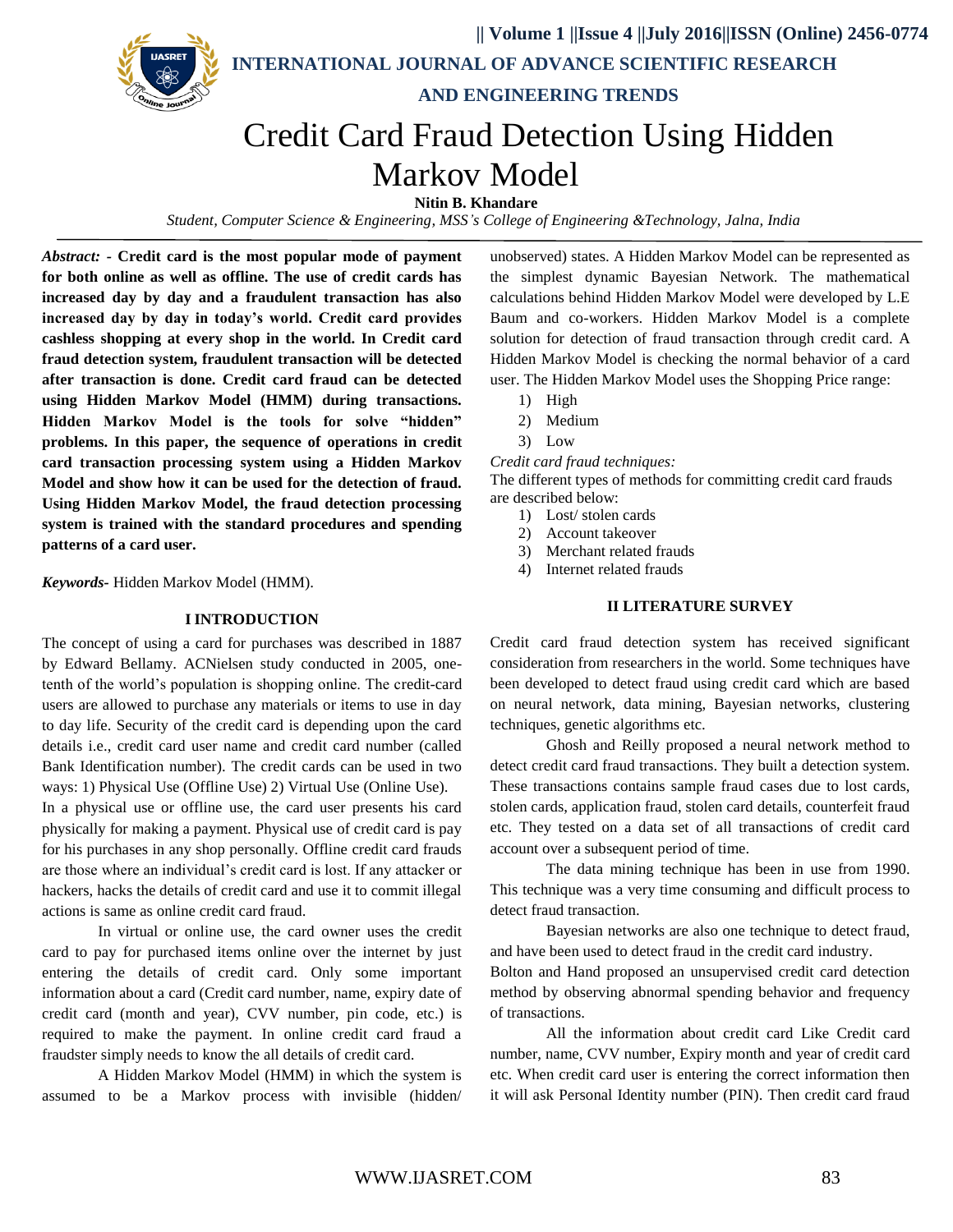

## **|| Volume 1 ||Issue 4 ||July 2016||ISSN (Online) 2456-0774 INTERNATIONAL JOURNAL OF ADVANCE SCIENTIFIC RESEARCH AND ENGINEERING TRENDS**

detection system is matching of Personal Identity number with given account information, the fraud checking module i.e. Hidden Markov Model will be activated. Credit card fraud detection system it start the verification if user credit card has less than 10 transactions then it will directly ask to provide personal information to do the transaction. Once database of 10 transactions will be developed, then fraud detection system will start to work.

If the detected transaction is fraudulent then the Security information form will arise. It has a set of question where the user has to answer them correctly to do the transaction. If at least one answer is wrong then transaction is unsuccessful.

## **III SYSTEM ARCHITECTURE OF PROPOSED SYSTEM**





*Figure 1.: System Architecture of Credit Card Fraud Detection*

The System architecture of the credit card fraud detection system using the Hidden Markov Model is represented above. It consists of a user module, login module, transaction module and verification module.

| 1.Home Page                                                                                    |                                                            |                                        |
|------------------------------------------------------------------------------------------------|------------------------------------------------------------|----------------------------------------|
| CREDIT CARD FRAUD DETECTION<br>$\begin{array}{c} + \end{array}$                                |                                                            | - 8 x                                  |
| + @ localhost:51070/1TDNS03/pgHome.aspx                                                        | $\uparrow$ $\uparrow$ $\sigma$ $\blacksquare$ Grogle       | P 俞 图* Feedback *                      |
| ADMINILOGIN<br>CONTACT US<br>${\tt HONE}$<br>ABOUT PROJECT<br>CLIENT LOGEN                     |                                                            |                                        |
| CREDIT CARD FRAUD DETECTION                                                                    |                                                            |                                        |
| Welcome                                                                                        | <b>Recent News</b>                                         |                                        |
| 2.Admin View                                                                                   |                                                            |                                        |
| CREDIT CARD FRAUD DETECTION<br>$\frac{1}{2}$<br>+ @ localhost51070/ITDNS03/pgadmin.aspx        | $\uparrow \uparrow \vee \emptyset$   $\bigotimes$ + Google | - 8<br>$\rho \triangleq \Box$ Feedback |
|                                                                                                |                                                            |                                        |
| ${\tt BOME}$<br>ABOUT PROJECT<br><b>ADMINILOGIN</b><br><b>CLEVT LOGIN</b><br><b>CONTACT US</b> |                                                            |                                        |
| CREDIT CARD FRAUD DETECTION                                                                    | <b>Recent News</b>                                         |                                        |
|                                                                                                |                                                            |                                        |
| <b>View Users</b><br><b>View Blocked Users</b>                                                 |                                                            |                                        |
| 3. User Login                                                                                  |                                                            |                                        |
| <b>Firefox * THE CREDIT CARD FRAUD DETECTION</b><br>$\pm$                                      |                                                            | $-0x$                                  |
| + @ localhost:51070/1TDNS03/pgLogin.aspx                                                       | $\uparrow$ $\vee$ C $\blacksquare$ Google                  | P 俞 图* Feedback *                      |
| ABOUT PROJECT<br>ADMINICARN<br>${\tt CLENT LOGN}$<br><b>CONTACT US</b><br>HOME                 |                                                            |                                        |
| CREDIT CARD FRAUD DETECTION                                                                    |                                                            |                                        |
|                                                                                                | Recent News                                                |                                        |
| UserName<br>Password                                                                           |                                                            |                                        |
| Cancel<br>$L$ ogin                                                                             |                                                            |                                        |
| New User?                                                                                      |                                                            |                                        |

## **IV RESULT ANALYSIS**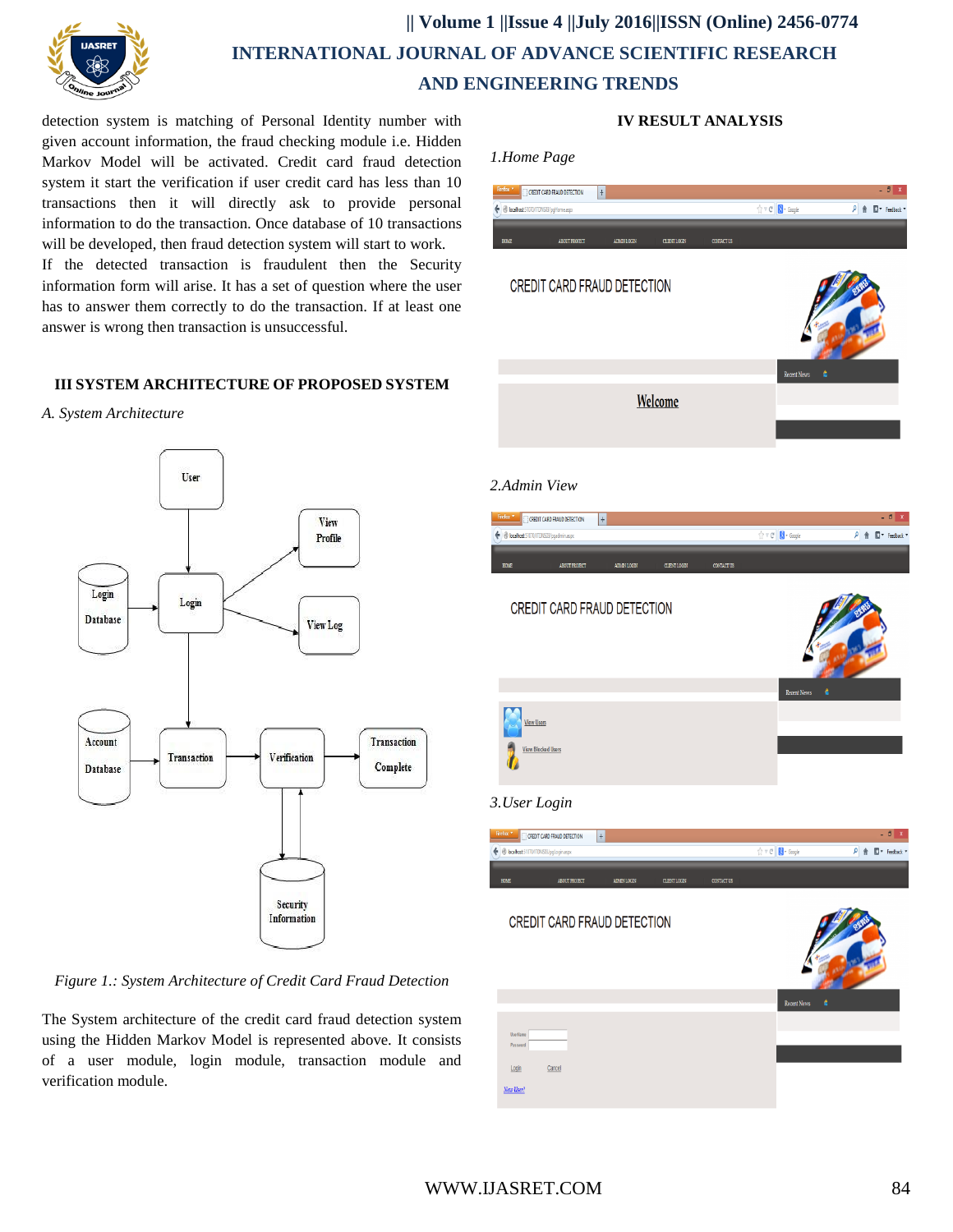

# **|| Volume 1 ||Issue 4 ||July 2016||ISSN (Online) 2456-0774 INTERNATIONAL JOURNAL OF ADVANCE SCIENTIFIC RESEARCH AND ENGINEERING TRENDS**

*4.User View*

| Firefox *<br>CREDIT CARD FRAUD DETECTION  | $\left  + \right $  |              |              |                   |                                 | $ \theta$<br>$\boldsymbol{\mathsf{x}}$ |
|-------------------------------------------|---------------------|--------------|--------------|-------------------|---------------------------------|----------------------------------------|
| ← ♪ @ localhost51070/ITDNS03/pgUsers.aspx |                     |              |              |                   | ☆ v C   <mark>N</mark> + Google | $\rho$<br><sup>7</sup> Feedback *<br>合 |
| HOME                                      | ABOUT PROJECT       | ADMINIUX CEN | CLIENT LOGIN | <b>CONTACT US</b> |                                 |                                        |
| <b>CREDIT CARD FRAUD DETECTION</b>        |                     |              |              |                   |                                 |                                        |
|                                           |                     |              |              |                   | <b>Recent News</b>              | ė                                      |
|                                           | <b>View Profile</b> |              |              |                   |                                 |                                        |
|                                           | View Log            |              |              |                   |                                 |                                        |
|                                           | <b>TRANSCTION</b>   |              |              |                   |                                 |                                        |

## *5.Product Info*



| <b>Transaction Id</b> | 110          |
|-----------------------|--------------|
| <b>Share Info</b>     | Select Items |
| Quantity              |              |
| <b>Share Rate</b>     |              |
|                       | View-Cart    |

## *6.Transaction*



### *7.Transaction Declined*

| Firefox <b>v</b> | Connecting |                                            | 4                                                                      |
|------------------|------------|--------------------------------------------|------------------------------------------------------------------------|
|                  |            | localhost:3165/ITDNS03/pgVerification.aspx |                                                                        |
|                  |            |                                            |                                                                        |
|                  |            |                                            |                                                                        |
|                  |            |                                            |                                                                        |
|                  |            |                                            | One or Some Of Your Answer Was Wrong So This Transaction Will Be Abort |
|                  |            |                                            |                                                                        |
|                  |            |                                            | OK                                                                     |

Testing credit card fraud detection system using Hidden Markov Model is a difficult task. Banks do not agree to share their data with researchers. There is also no benchmark data available for experimentation. The card users are classified into three types as mentioned before the high, medium, and low range. When running the fraud detection system using hidden markov model, each incoming transaction is submitted to the system for verification. Figure illustrates that when the threshold is set to 0.4, the model has better recognition. As the improvement of true positive (TF), the false positive (FP) is also increased.



Accuracy represents the total number of transactions (both genuine and fraudulent) that have been detected correctly. It can be calculate as follows:

No. of good transactions + No. of bad transactions  $Accuracy =$ Total no. of transactions

Credit card Fraud Detection System will be checked on last 10 transactions and also calculate percentage of each spending profile